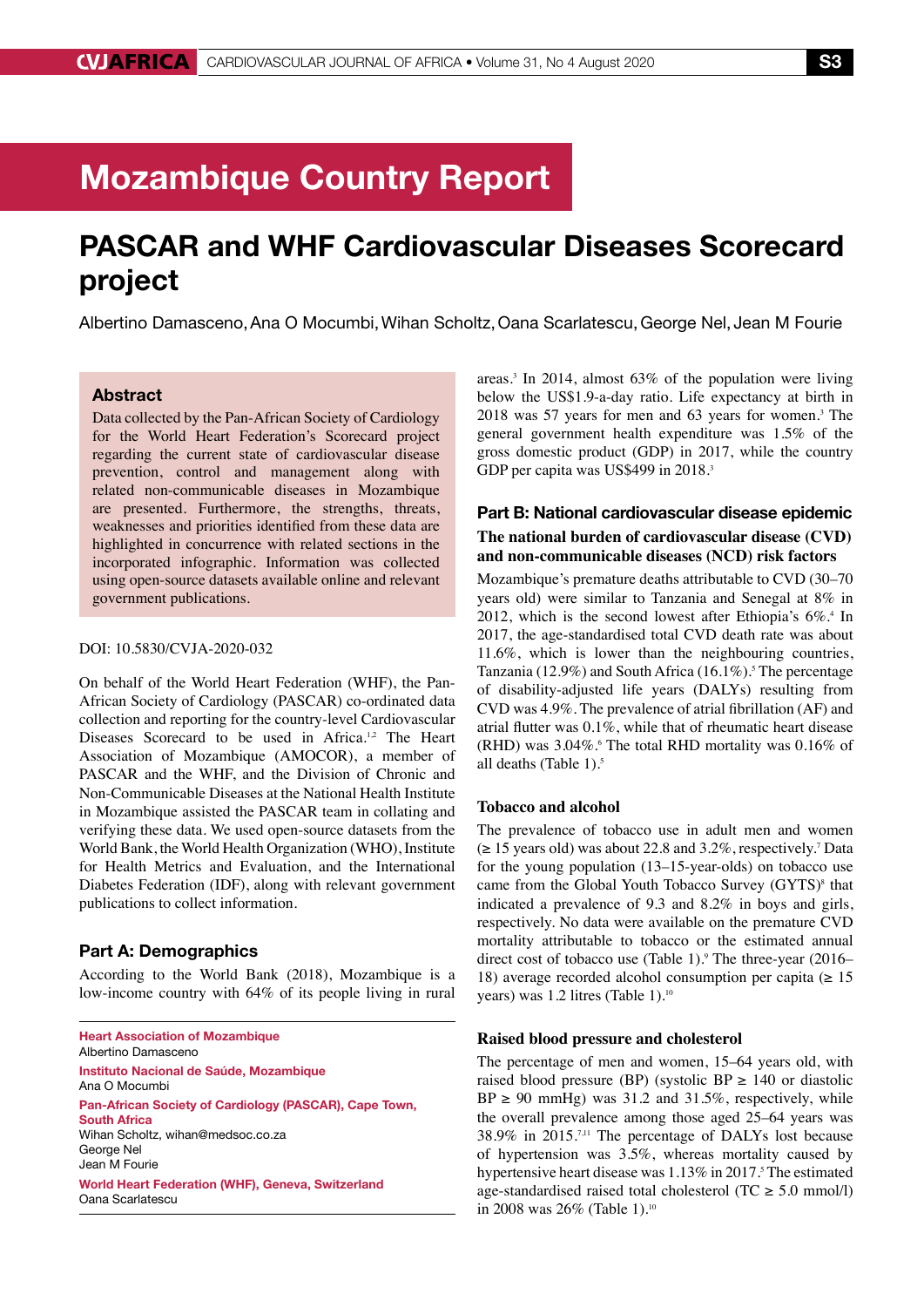# **Physical activity**

In 2016, the percentage of adolescents (11–17 years old) who were insufficiently active was  $87.1\%$ .<sup>12</sup> For adults, the agestandardised estimate of those who were insufficiently active [< 150 minutes of moderate-intensity physical activity (PA) per week or < 75 minutes of vigorous-intensity PA per week] was 5.8% (Table 1).<sup>13</sup>

### **Overweight and obesity**

In 2015, the prevalence of overweight [body mass index  $(BMI) \ge 25$  to < 30 kg/m<sup>2</sup>] was 18.2% for men and 30.5% for women 18−64 years old.14 In adults, 25−64 years old, obesity (BMI ≥ 30 kg/m<sup>2</sup>) in men was 5.0%, while in women, the prevalence was  $13.0\%$ .<sup>14</sup> The overall obesity prevalence among these adults was 9.7% compared to the Global Health Observatory (GHO) data of 13.1% (Table 1).<sup>10</sup>

## **Diabetes**

The percentage of the population defined with a fasting glucose level  $\geq 7.0$  mmol/l or on medication for raised blood glucose levels (age-standardised) in 2014 was 6.6 and 6.2% for men and women, respectively.10 Diabetes prevalence (ages 25–64 years) was  $7.4\%$ , which is higher than that of  $3.9\%$ for Africa but below the global level of 9.3% (Table 1).15

# Part C: Clinical practice and guidelines

# **Health system capacity**

The country had an average of 0.8 physicians and 6.9 nurses per 10 000 of the population in 2018, with seven hospital beds per 10 000 people in 2011.

In Mozambique, locally relevant clinical tools to assess CVD risk at a national level have been implemented.7,16

| Table 1. Cardiovascular disease indicators for Mozambique                                                  |                  |                  |                 |             |
|------------------------------------------------------------------------------------------------------------|------------------|------------------|-----------------|-------------|
| <b>Indicators</b>                                                                                          | Male             | Female           | Total           | Year        |
| Status of the national CVD epidemic                                                                        |                  |                  |                 |             |
| Premature CVD mortality (30–70 years old) (% deaths)                                                       |                  |                  | 8               | 2012        |
| Total CVD mortality (% of deaths)                                                                          | 11.4             | 11.9             | $11.6(31.8)$ *  | 2017        |
| Total RHD mortality (% of deaths)                                                                          | 0.15             | 0.17             | $0.16(0.5)*$    | 2017        |
| DALYs attributable to CVD $(\%)$                                                                           | 5.3              | 4.4              | $4.9(14.7)$ *   | 2017        |
| AF and atrial flutter $(\%)$                                                                               | 0.11             | 0.09             | $0.1(.5)^*$     | 2017        |
| Prevalence of RHD (%)                                                                                      | ÷,               |                  | $3.04(.5)^*$    | 2007        |
| Tobacco and alcohol                                                                                        |                  |                  |                 |             |
| Prevalence of adult tobacco use ( $\geq 15$ years old) (%)**                                               | $22.8(36.1)^{*}$ | $3.2(6.8)^{*}$   | 14.9            | 2015        |
| Prevalence of youth (13–15-year-olds) tobacco use $(\%)^{**}$                                              | 9.3(18.4)        | $8.2(8.3)$ *     | 9.1             | 2013        |
| Estimated direct (healthcare-related) cost of tobacco use in                                               |                  |                  |                 |             |
| your population (current US\$)                                                                             |                  |                  |                 | 2018        |
| Proportion of premature CVD mortality attributable to tobacco $(\%)$                                       |                  |                  | $- (10)^*$      | 2004        |
| Recorded alcohol consumption per capita ( $\geq$ 15 years) (litres of pure                                 |                  |                  | 1.2             | $2016 - 18$ |
| alcohol) (three-year average)                                                                              |                  |                  |                 |             |
| Raised blood pressure and cholesterol                                                                      |                  |                  |                 |             |
| Population (15-64 years old) with raised blood pressure (SBP $\geq$ 140 mmHg                               | $31.2(24.1)^{*}$ | $31.5(20.1)^{*}$ |                 | 2015        |
| or DBP $\geq$ 90 mmHg) $(\%)**$                                                                            |                  |                  |                 |             |
| Population with raised TC ( $\geq$ 5.0 mmol/l) (%)                                                         | 26.1             | 25.9             | $26(38.9)^{*}$  | 2008        |
| DALYs attributable to hypertension $(\%)$                                                                  | 3.8              | 3.2              | $3.5(8.7)$ *    | 2017        |
| Mortality caused by hypertensive heart disease (% of deaths)                                               | 0.7              | 1.66             | $1.13(1.7)$ *   | 2017        |
| Physical activity                                                                                          |                  |                  |                 |             |
| Adolescents $(11-17$ years old) who are insufficiently active                                              | 83.0             | 91.3             | $87.1(80.7)^*$  | 2016        |
| (< 60 minutes of moderate- to vigorous-intensity PA daily) $(\%)$                                          |                  |                  |                 |             |
| Adults (age-standardised estimate) who are insufficiently active $(< 150$ minutes                          | 5.5              | 6.2              | 5.8 $(27.5)^*$  | 2012        |
| of moderate-intensity PA per week or $<$ 75 minutes of vigorous-intensity                                  |                  |                  |                 |             |
| PA per week $)$ (%)                                                                                        |                  |                  |                 |             |
| Overweight and obesity                                                                                     |                  |                  |                 |             |
| Adults (18–64 years old) who are overweight (BMI $\geq$ 25– $\lt$ 30 kg/m <sup>2</sup> ) (%) <sup>**</sup> | 18.2             | 30.5             | $-(38.9)^{*}$   | 2015        |
| Prevalence of obesity (BMI $\geq$ 30 kg/m <sup>2</sup> ) (adults 25–64 years old) (%)**                    | 5.0              | 13.0             | $9.7(13.1)^{*}$ | 2015        |
| Diabetes                                                                                                   |                  |                  |                 |             |
| Defined population with fasting glucose $\geq 126$ mg/dl (7.0 mmol/l) or on                                | $6.6(9)^{*}$     | $6.2(8)^{*}$     | 6.4             | 2014        |
| medication for raised blood glucose (age-standardised) (%)                                                 |                  |                  |                 |             |
| Prevalence of diabetes (25–64 years old) $(\%)^{**}$                                                       |                  |                  | $7.4(9.3)$ ##   | 2015        |

CVD, cardiovascular disease; RHD, rheumatic heart disease; DALYs, disability-adjusted life years; AF, Atrial fibrillation; SBP, systolic blood pressure; DBP, diastolic blood pressure; TC, total cholesterol; PA, physical activity; BMI, body mass index.

\* IHME Global data exchange<sup>5</sup>

\*\* STEPS 2014/157

# WHO GHO data10

## IDF *Diabetes Atlas*. 15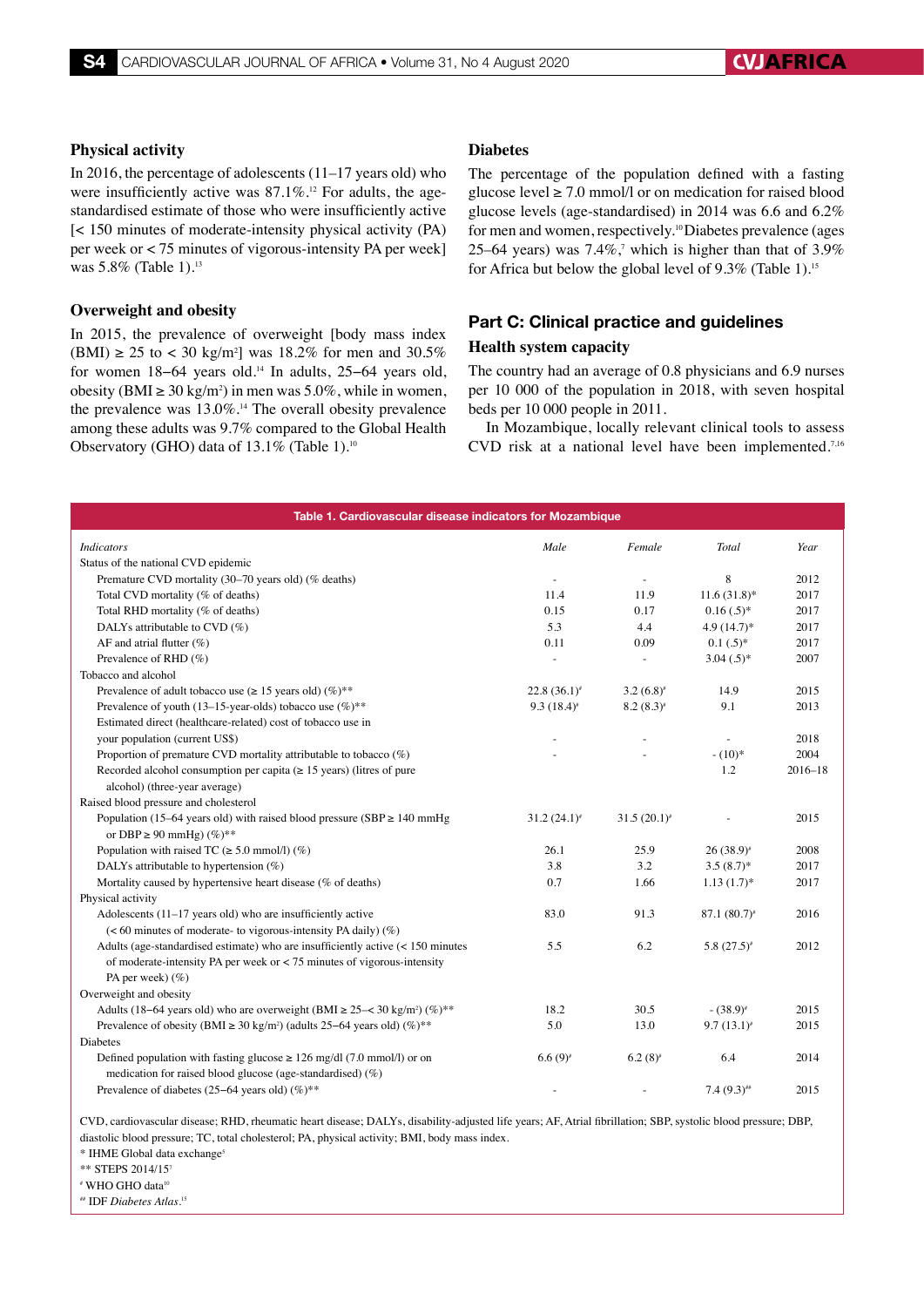No recent clinical guidelines for CVD prevention are available. Although clinical guidelines for the detection and management of AF along with those for the management of pharyngitis and acute rheumatic fever have not been developed, those for RHD management are being addressed (AOM, pers commun). As part of the REMEDY study, a prospective, international, multi-centre, hospital-based registry, and ongoing INVICTUS GTRial (INVestIgation of rheumatiC AF Treatment Using vitamin K antagonists, rivaroxaban or aspirin Studies), Mozambique has clinical registers of people with a history of rheumatic fever and RHD.17,18 No system is available to measure the quality of care provided to people who have suffered acute cardiac events, or national guidelines for the treatment of tobacco dependence. In collaboration with the World Diabetes Foundation and International Diabetes Federation (IDF) African Region, treatment guidelines for diabetes were developed to suit sub-Saharan African trends and specifically Mozambique conditions.<sup>19,20</sup>

## **Essential medicines and interventions**

In 2019, angiotensin converting enzyme (ACE) inhibitors, aspirin, metformin and insulin were available in the public sector but not statins, as indicated by the WHO's GHO.<sup>10</sup> However, insulin was reported not always being available and not everywhere.  $\beta$ -blockers, such as propranolol and atenolol are widely available, whereas clopidogrel was not available.21,22

Provision for secondary prevention of rheumatic fever and RHD is not part of Mozambique's national prevention and control programme in the public health sector, and CVD risk stratification is not in place. However, according to the GHO, TC measurement has been available at the primary healthcare level since 2015, although discontinuity in the supply of laboratory reagents is frequent, even in urban areas.<sup>10</sup>

#### **Secondary prevention and management**

Assessing the measures in place for secondary prevention and management of CVD, no information is available regarding the percentage of patients with AF on treatment, and less than 5% of those with a history of CVD are taking aspirin, statin and at least one antihypertensive (AD pers commun). In 2015, only 14.5% of the adults with hypertension were aware and 7.3 and 3.2% of all hypertensive people had their blood pressure controlled.<sup>11</sup>

#### Part D: Cardiovascular disease governance

Mozambique developed a national strategic plan for the prevention and control of NCD including CVD and their risk factors, such as diabetes, within a small unit in the Ministry of Health (MoH).<sup>23</sup> However, there is no dedicated budget for its implementation. A national programme is being implemented to address RHD prevention and control as a priority.24 Mozambique also has a national surveillance system that includes CVD and their risk factors every 10 years.7 According to the WHO framework convention on tobacco control (FCTC), there is no national tobacco control plan or a national multi-sectoral co-ordination mechanism for tobacco control.<sup>25</sup> However, some control policies had already been implemented by the time the country had approved the FCTC in 2017.26

Collaborative projects for NCD interventions, which include CVD, have been implemented between the MoH, nonhealth ministries and civil societies.<sup>27</sup> The government's total annual expenditure on cardiovascular healthcare is difficult to assess (AD, pers commun). Although Mozambique was included in the WHO-CHOICE (CHOosing Interventions that are Cost Effective) project that assists countries with health policy and planning, no modelling tool incorporating cost-effectiveness benefits of CVD prevention and control has been implemented.<sup>28</sup>

## **Assessment of policy response**

Legislation mandating health financing for CVD is not available. Although legislation mandating essential CVD medicines at affordable prices is lacking, Mozambique subsidises drug prices in the public sector at 20–100% of their value.29 However, most of the time, these drugs are not available or in insufficient quantities. According to Russo and McPake,<sup>30</sup> possible reasons were depicted as to why medicines are unaffordable in low-income countries such as Mozambique. These researchers mentioned that two para-statal enterprises, Medimoc and FARMAC pharmacies, used to be the only importer and distributor, respectively. The more sophisticated and expensive drugs, such as CVD medicines, were only available through the private sector and the high prices could be ascribed to world manufacturing and trade policies. They concluded that controlling prices is not the best way to legalise access to medicines in low-income countries, and suggested demand and supply for cheaper drugs would be a more appropriate policy option.30

Legislation is employed in areas where smoking is banned, clear and visible warnings have been introduced on at least half the principal display areas of tobacco packs, and advertising, promotion and sponsorship of tobacco have been banned.<sup>25</sup> There are no measures to protect tobacco control policies from tobacco industry interference.<sup>25</sup> In 2013, the excise tax of the final consumer price of tobacco products was 65% for imported and domestically produced cigarettes.<sup>31</sup> However, in 2016, excise tax for tobacco products was reported to be  $75\%$ ,<sup>32</sup> with the most popular 20-pack cigarettes rendering about 17% excise  $\text{tax},^{26}$  while that for alcohol is variable (AD, pers commun). No information is available on policies ensuring equitable nationwide access to healthcare professionals and facilities, neither have policies been implemented that ensure screening of individuals at high risk of CVD.

There is no sustainable funding for CVD from taxation or any taxes on unhealthy foods or sugar-sweetened beverages.33 No legislation banning the marketing of unhealthy foods to minors exists nor that mandating clear and visible warnings on foods that are high in calories, sugar or saturated fats. Policy interventions that promote a diet to reduce CVD risk and those that facilitate PA have also not been developed.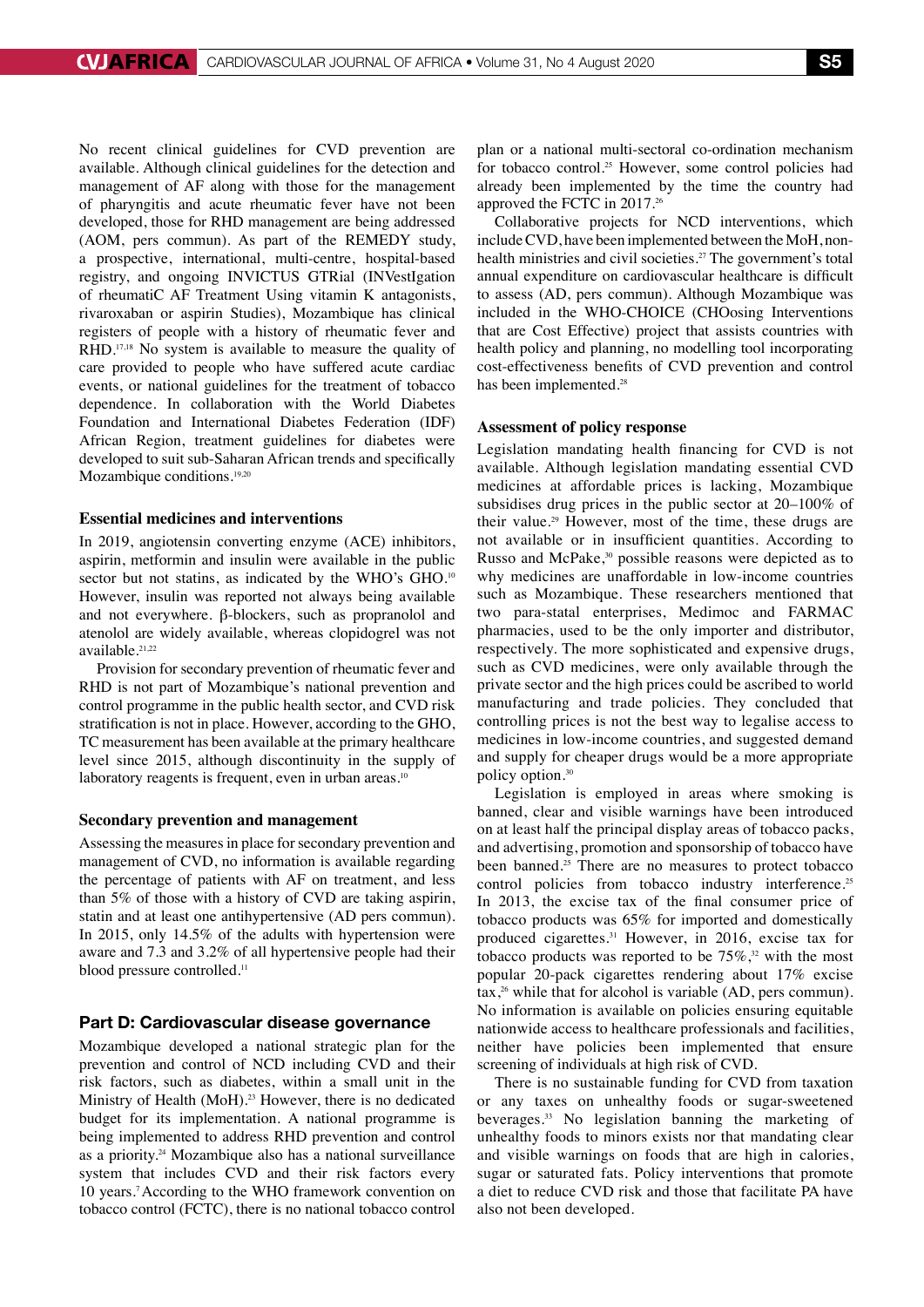#### **Stakeholder action**

Non-governmental organisation (NGO) advocacy for CVD policies and programmes in Mozambique are available on CVD and cancer (AD, pers commun). However, there is no active involvement of patient organisations in advocacy for CVD/NCD prevention and management or advocacy champions identified for RHD.

According to the Mozambique FCTC, unidentified NGOs participated in developing and implementing a national tobacco control plan that was approved by government in 2017.25 Involvement of civil society in the development and implementation of a national CVD prevention and control plan is being implemented through the Non-Communicable Diseases and Injury group.34 However, that of civil society in a national multi-sectoral co-ordination mechanism for combating NCD/CVD is absent. Specific activities by cardiology professional associations aimed at a 25% reduction in premature CVD mortality by 2025 have been implemented (AD, pers commun). Hypertension screening at workplaces only takes place during May Measurement Month activities (wellness days).<sup>35,36</sup>

As part of the data collected for Mozambique, the following strengths, weaknesses, threats and priorities are summarised.

#### **Strengths**

Non-communicable diseases were included in Mozambique's national health policy and through the national strategic plan that was approved in 2008.23,37 The aim of the Strategic Plan for the Prevention and Control of NCD was to create a positive environment whereby exposure to risk factors would be reduced and access to care improved.<sup>20</sup> The MoH developed diabetes and hypertension projects that could be utilised in other NCD. Also, through the MoH and the dedication of local champions, international support was gained to improve diabetes care, which was incorporated into its National Plan for NCD.<sup>20</sup> Several outcomes of this plan have been:

- NCD focal points that were set up in all the provinces to adjust the principles of the plan to each setting
- an alliance on NCD, which included departments from the MoH, members of civil society, the media and the general population was established
- an NCD unit that was created within the MoH
- an increase in the visibility of the diabetes association in the community that was also strengthened
- consultations for diabetes and hypertension that were established in 2006 and functioning at 12 health centres in Maputo, two provincial health centres as well as 10 hospitals by 2009
- improved supply and availability of insulin, diagnostic tools and trained healthcare workers, which have led to an estimated increase in life expectancy.

A national surveillance system, the STEPS survey, including CVD and their risk factors, is implemented every 10 years.38 Mozambique is probably one of the few African countries with two national representative surveys. Not only has the prevalence of hypertension been reported but also

that of awareness, treatment and controlled hypertension.<sup>11</sup>

In a study comparing PA levels and patterns among adults across 22 African countries, Mozambique had the highest prevalence at 96.2%, meeting the WHO recommendations, with Ethiopia (85.7%) and Zambia (84.2%) trailing behind but still at excellent levels.<sup>39</sup>

Recommendations to improve and increase the role of the Diabetes Association, and implement chronic disease law, stating that people with diabetes and other chronic conditions should receive an 80% subsidy on their medicines, were suggested.<sup>20</sup>

The Mozambique NCDI Poverty National Group, a multi-sectoral platform that aggregates government leads, researchers and clinical implementers, supports the expansion of the NCDI national agenda by focusing on an equitable approach for the entirety of the NCDI burden among the poor and the young.40 The aim is to provide technical support to the government to deploy efforts in addressing neglected CVD, such as RHD, cardiomyopathies and related infections such as tuberculosis and schistosomiasis.<sup>40</sup> The NCDI recently started a priority-setting exercise (including all NCD) to define priority conditions and effective interventions.

There is also an ongoing open-heart surgery programme at the main public hospital of Maputo.<sup>41</sup> Also, cardiac catheterisation has been performed at Mozambique's main referral hospital since 2015.

#### **Threats**

Although life expectancy has improved slightly, NCD affect the epidemiological profile of Mozambicans.<sup>42</sup> CVD are the leading NCD cause of morbidity and mortality, with hypertension as the primary risk factor, which increases with age.<sup>42</sup> Another important cause of NCD and premature death is diabetes, which is also responsible for an increased risk of CVD.42 In 2011, at the United Nations General Assembly meeting, Mozambican President Armando Guebuza indicated a steady increase in the incidence of NCD, which mostly affected the workforce by placing an extra burden on the economy.<sup>37</sup>

In 2016, the prevalence of diabetes was  $4.6\%$ ,<sup>43</sup> which is higher than that reported by the IDF three years later for Mozambique  $(3.3\%)$  and Africa  $(3.9\%)$ .<sup>15</sup> Although low, most people with diabetes are not aware of or on treatment for the condition, which consequently creates barriers in providing sufficient care.19 Related risk factors adding to increased CVD risk are overweight and obesity, along with raised BP (31.4%) that was higher than the global prevalence of 22.1%.<sup>7</sup>

The GYTS, a nationally representative school-based survey conducted in 2013, indicated 9.1% of adolescents used tobacco.8 Further findings showed that 19.1 and 37.4% of these adolescents were exposed to tobacco smoke at home and in confined public places, respectively.<sup>8</sup> In 2015, 22.8% of adult men used tobacco (manufactured and hand-made cigarettes), while 3.2% of women adopted the habit. For smokeless tobacco, more women (4.6%) than men (1.1%) made use of the practice.<sup>7</sup>

Compared to neighbouring countries South Africa (1.01%) and Tanzania (1.01%), Mozambique had a much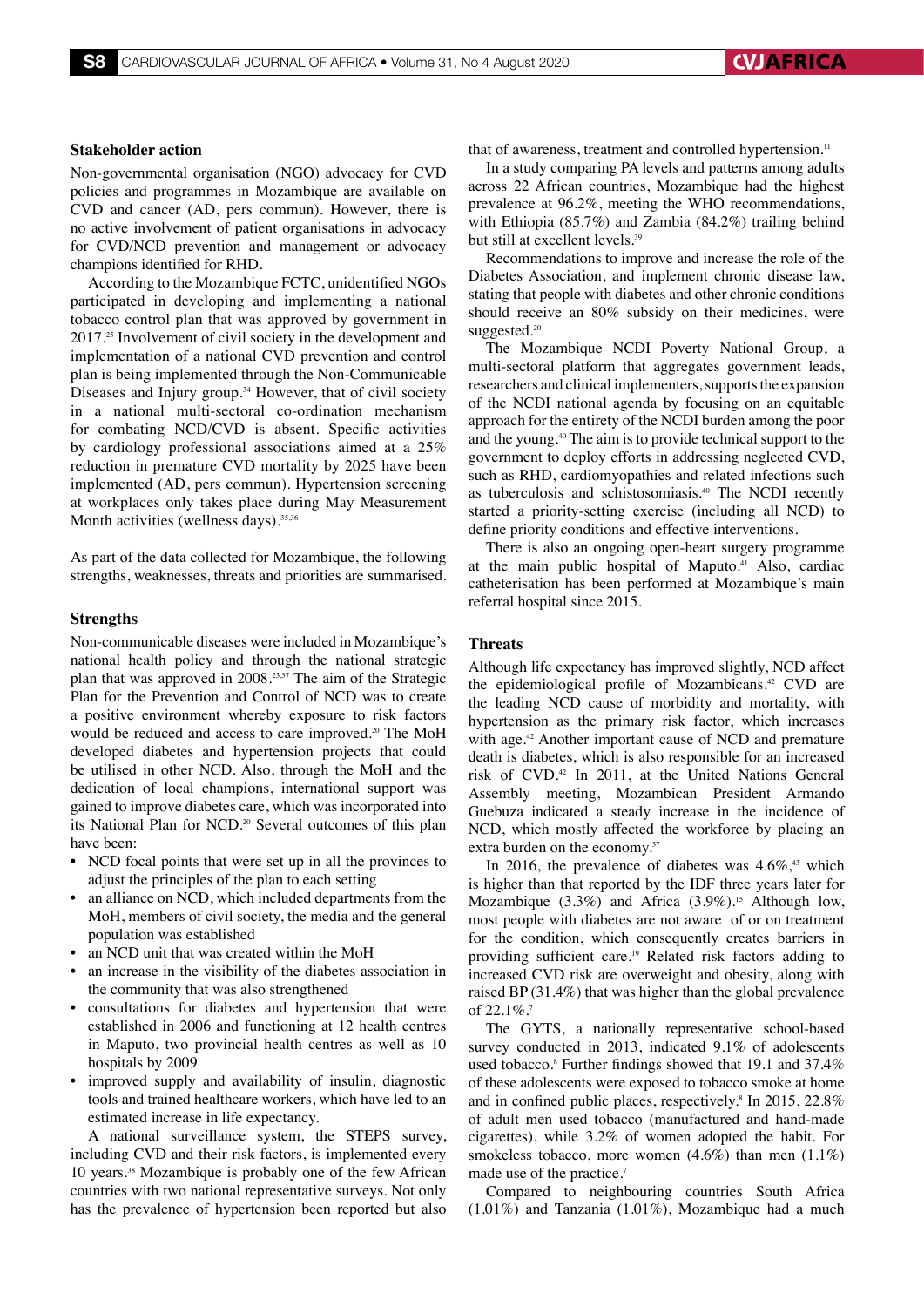higher prevalence of RHD, at 3.04%. Total RHD mortality (0.16%), was somewhat higher than that of Tanzania (0.14%) but lower than South Africa's 0.22%.<sup>5</sup>

# **Weaknesses**

Six of the eight essential medicines for CVD were only available some of the time and only in some of the public health centres (AD, pers commun). Only metformin is generally available at primary care facilities, while insulin is not.43 In a study by Beran *et al.*44 published in 2005, insulin was not reportedly available at any of the six health centres.

Primary healthcare facilities generally do not provide TC measurements, and CVD risk stratification at this level is also not prioritised. Very few people with hypertension and CVD are receiving treatment.<sup>38</sup> Only in 2017 after a long process did Mozambique ratify the FCTC. However, at the time, some tobacco control policies had already been implemented, $24$  while national guidelines to treat tobacco dependence are lacking. Sustainable funding for CVD from taxation of tobacco or other 'sin' products also does not exist.

No locally relevant CVD/NCD guidelines are available. Mozambique, along with most sub-Saharan African countries except South Africa, has not yet introduced a policy regarding the taxation of unhealthy foods or sugarsweetened beverages to combat obesity and other related NCD.45 Legislation banning the marketing of unhealthy foods to minors and mandating clear and visible warnings on foods that are high in calories, sugar or saturated fats are also lacking. Policy interventions to reduce CVD risk through promoting a healthy diet has not yet been introduced. Stakeholder involvement shows little evidence, although there have been indications of civil society involvement in preventing CVD.<sup>25,34,35,42</sup>

Weaknesses in the surveillance systems do not allow the recognition of the burden of neglected CVD in Mozambique. However, some are highly relevant (e.g. RHD prevalence and cardiomyopathies) and have been included in the new strategic plan of the National Public Health Institute, prioritising research, education and surveillance of these conditions.46,47

#### **Priorities**

Mozambique's National Strategic Plan for the prevention and control of NCD was introduced in 2008 to create a positive environment to minimise or eliminate the exposure to risk factors and guarantee access to care.<sup>20,23</sup> In the next *Plano Estratégico do Sector da Saúde* (PESS) that outlines the 2014–2019 strategies for Mozambique, one of its top priorities is to reduce the NCD burden.<sup>42</sup> As part of the NCD programme, a few strategic goals were highlighted. These included health-promoting activities such as the prevention and treatment of NCD by training healthcare personnel and increasing services; developing plans and guidelines for NCD; strengthening and expanding surveillance systems, along with advocacy for increased community and civil society involvement in preventing and controlling NCD and related risk factors.42

Another priority is diabetes care in Mozambique that is changing, compelling them to assess these changes to stem the rising tide of this risk factor.19

The tobacco control plan progress needs to be evaluated, as the problem remains despite the increase in excise tax. In a country brief, the World Bank Group Global Tobacco Control Program recommended fiscal and public health benefits for Mozambique. These included unified cigarette-specific excise rates with annual increases to reduce consumption; increased cigarette taxes and prices to reduce cigarette smuggling; and improved tobacco control monitoring.<sup>26</sup>

This publication was reviewed by the PASCAR governing council and written in association with the Heart Association of Mozambique.

#### **References**

- 1. Mohamed AA, Fourie JM, Scholtz W, *et al.* Sudan Country Report: PASCAR and WHF Cardiovascular Diseases Scorecard project. *Cardiovasc J Afr* 2019; **30**: 305–310.
- 2. Dzudie A, Fourie JM, Scholtz W, *et al.* Cameroon Country Report: PASCAR and WHF Cardiovascular Diseases Scorecard project. *Cardiovasc J Afr* 2020; **31**(2): 103–110.
- 3. World Bank, [Online] 2018. https://data.worldbank.org/.
- 4. World Health Organization. CVD World Monitor. [Online] 2012. http:// cvdworldmonitor.org/targets/premature-mortality-due-to-cvd/.
- 5. Institute for Health Metrics and Evaluation (IHME). GHDx. Global Health Data Exchange. [Online] 2017. http://ghdx.healthdata.org/gbd-results-tool.
- 6. Marijon E, Ou P, Celermajer DS, *et al.* Prevalence of rheumatic heart disease detected by echocardiographic screening. *N Engl J Med* 2007; **357**: 470–476.
- 7. Damasceno A, Cubula B, Lunet N. WHO STEPS Moçambique 2014/15 RELATÓRIO FINAL. Maputo: unpublished report 2017.
- 8. World Health Organization. The Global Youth Tobacco Survey. Fact Sheet Mozambique. [Online] 2013. https://extranet.who.int/ncdsmicrodata/index. php/catalog/154.
- 9. Global Report on Mortality Attributable to Tobacco. Geneva, Switzerland: WHO, 2012.
- 10. The Global Health Observatory (GHO). WHO. [Online] 2020. https://www. who.int/data/gho/.
- 11. Jessen N, Damasceno A, Silva-Matos C, *et al.* Hypertension in Mozambique: trends between 2005 and 2015. *J Hypertens* 2018; **36**: 779–784.
- 12. Guthold R, Stevens GA Riley LM, *et al.* Global trends in insufficient physical activity among adolescents: a pooled analysis of 298 population-based surveys with 1·6 million participants. *Lancet Child Adolesc Health* 2020; **4**(1): 23–35.
- 13. Padrão P, Damasceno A, Silva-Matos C, *et al.* Physical activity patterns in Mozambique: Urban/rural differences during epidemiological transition. *Prev Med* 2012; **55**(5): 444–449.
- 14. Fontes F, Damasceno A, Jessen N, *et al.* Prevalence of overweight and obesity in Mozambique in 2005 and 2015. *Public Health Nutr* 2019; **22**(17): 3118–3126.
- 15. International Diabetes Federation. *IDF Diabetes Atlas*, 9th edn. [Online] 2019. http://www.diabetesatlas.org/en/resources/.html.
- 16. World Health Organization. Mozambique STEPS Survey 2005. Noncommunicable diseases and their risk factors. [Online] 2005. https:// www.who.int/ncds/surveillance/steps/mozambique/en/.
- 17. Karthikeyan G, Zühlke L, Engel M, *et al.* Rationale and design of a Global Rheumatic Heart Disease Registry: The REMEDY study. *Am Heart J* 2012; **163**(4): 535–540.
- 18. Busko M. Valvular atrial fibrillation with HF. Common, often untreated in Young Africans. Medscape. [Online] 07 June 2016. [Cited: 8 May 2019.] https://www.medscape.com/viewarticle/864451.
- 19. Silva-Matos C, Gomes A, Azevedo A, *et al.* Diabetes in Mozambique: Prevalence, management and healthcare challenges. *Diabetes Metab* 2011; **37**: 237–244.
- 20. Silva-Matos C, Beran D. Non-communicable diseases in Mozambique: risk factors, burden, response and outcomes to date. *Glob Health* 2012; **8**: 37.